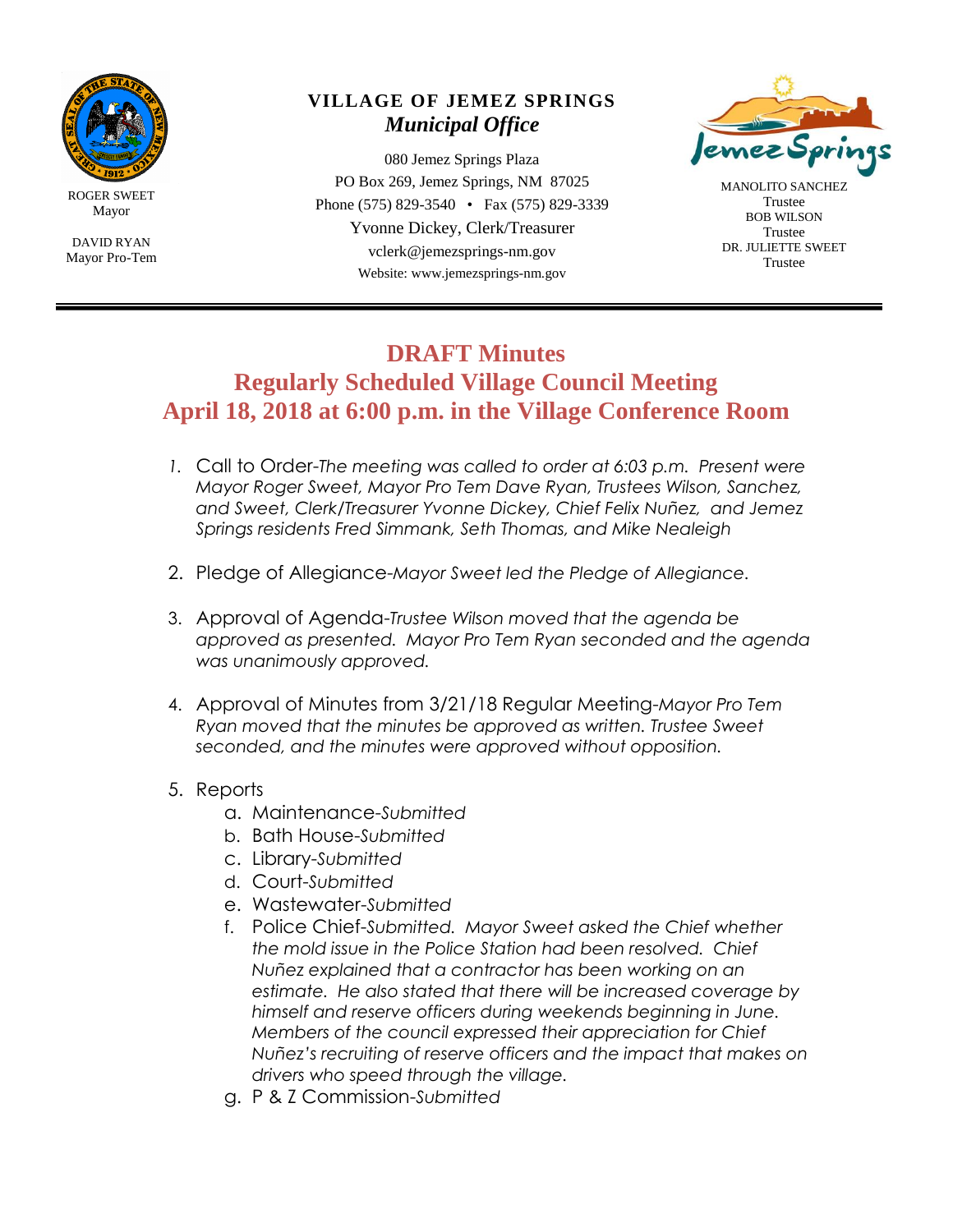- h. Volunteer Fire Department-*Submitted*
- i. Lodgers' Tax Board-*Submitted*
- 6. Clerk/Treasurer's Report-*Ms. Dickey explained that as of the end of March, three quarters of the Fiscal Year have elapsed. Departmental budgets within the general fund should therefore be at about 75%. This is true of almost all departments. Wastewater and Bath House are also doing very well in comparison to their budgets for this point in the fiscal year. Small Cities Assistance in the amount of \$90,000 was received and Gross Receipts Tax received was better than expected. All components of the new Square POS system for the Bath House have arrived and Ms. Dickey will begin setting it up. The plan is to run both systems in parallel to ensure accuracy, then when Bath House personnel are comfortable the old POS system will be eliminated.*
	- a. Approve Quarterly Report-*Ms. Dickey prepared the quarterly report for the council to review and approve. It was properly moved and seconded that the quarterly report be approved, and the motion passed with no opposition.*
	- b. Discuss Budget Process-*Ms. Dickey explained how the interim budget is developed, beginning with annualizing costs from the current fiscal year and comparing these with realistically projected revenues. The availability of funds is balanced with the needs and goals of each department in the upcoming fiscal year, and that information is incorporated into a potential budget. In the end, final approval of the budget rests with the council, each department uses the budget to guide their spending during the year, adjustments are made as needed, and the entire process repeats itself. Ms. Dickey will begin developing the interim budget in the coming weeks and will meet with each department head to discuss needs, wishes and plans for the coming year. The resulting interim budget will be presented at the next council meeting for approval from the council.*
- 7. Resolution 2018-004 Adopting a New Logo-*Mayor Sweet explained that the logo is a visual representation of the Village and that it is ideal for there to be consistency with this representation on written materials, website, even signage. He negotiated with the DOT to provide signage at the bridge project site welcoming visitors to the Village. Now, there is an outdated logo that appears on much of our written material, and a new logo that was developed for the Lodgers' Tax Board and the .org website. Trustee Wilson asked if the council felt that the new logo reflected the needs and mission of our local government. After some discussion, the council came to the consensus that the new logo looks more updated and modern and will be a good fit for the Village Government as well as Lodgers' Tax and the .org website. Trustee Wilson*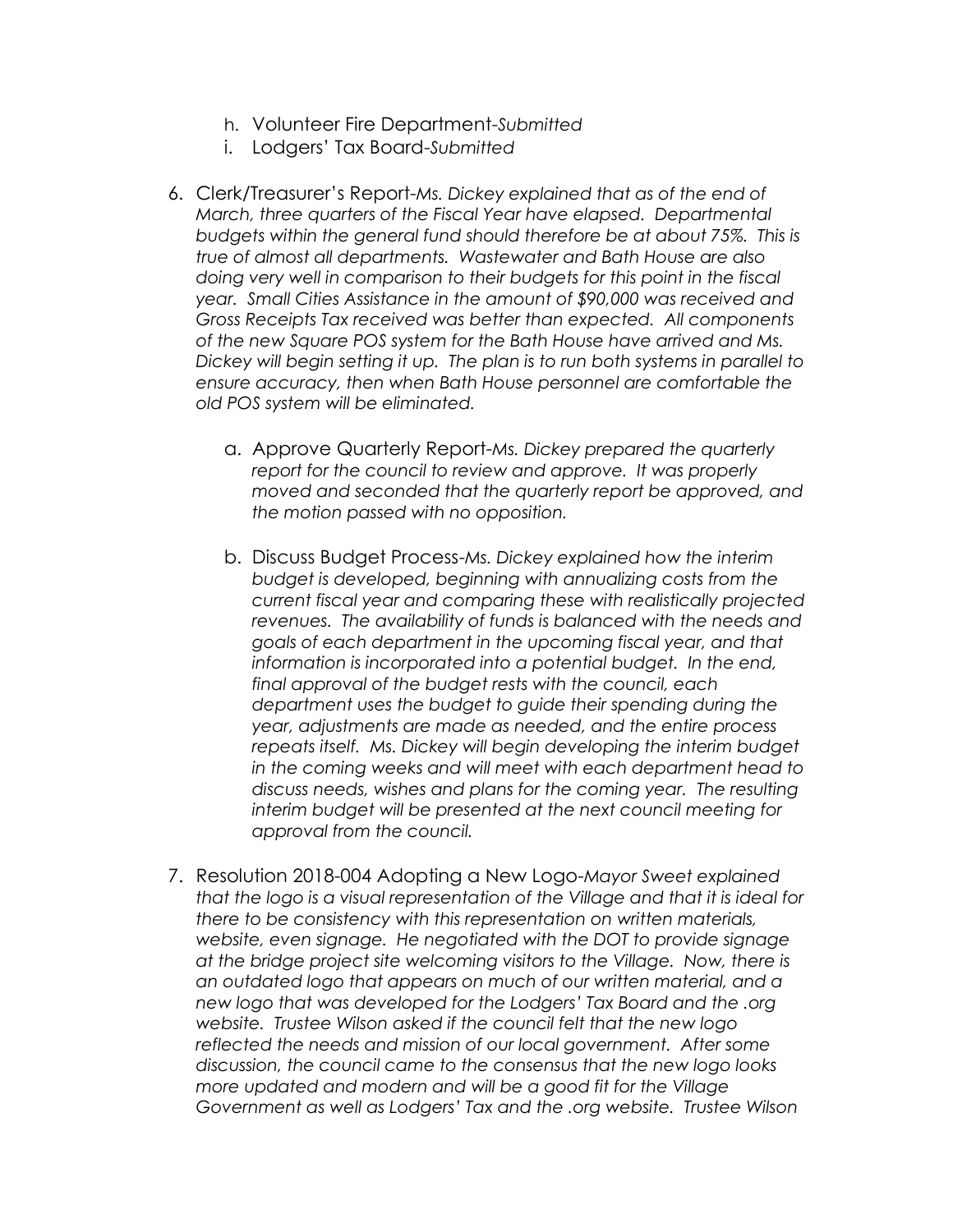*stated that the old logo appears on several signs and banners, and that updating those items may take some time. Trustee Sweet moved that Resolution 2018-004 be approved, thereby adopting the new logo. Trustee Sanchez seconded and the resolution was approved unanimously.*

- 8. Discuss Bath House Improvement Project & Grant-*Mayor Sweet*  expressed gratitude to Trustee Wilson for getting this project started during *Wilson's tenure as Mayor. Now, Mayor Sweet is continuing on the work, and let the council know that the project will be reduced in scope to fit within the amount of funds available through the grant. Priorities that have been identified include humidity control, HVAC improvements, and asbestos/mold testing and abatement as appropriate. These improvements will enhance the health and comfort of our Bath House employees as well as customers. (In the summer, the heat and humidity in the bath house reaches such levels that heat exhaustion is a concern.) Trustee Sweet advocated testing the spring to get an up-to-date idea of the mineral content, and perhaps a new sign to explain the content and the benefit of the minerals present. The council expressed approval of the priorities and support of the project. Mayor Sweet will continue to collaborate with the architects and engineers on these improvements.*
- 9. Discuss Sierra Court Drainage Project-*Mayor Sweet met with representatives from Smith Engineering to discuss ways to reduce the cost or phase this project. After looking at the site they realized there are possible solutions within our Road Fund budget. The DOT personnel were unable to "blow out" the culvert at the base of Sierra Court, however, the representatives from Smith Engineering were willing to provide the names of some contractors who can do this part of the work. Meanwhile, Smith will provide a cost estimate for replacing one of the corrugated culverts with a smooth one for better water flow and adding "water bars" (which are similar to speed bumps)to direct and enhance drainage. Mayor Sweet will continue to work with Smith to get the project started as soon as possible. He also advocates routine maintenance on the road to keep the improvements functioning. This will contain and direct storm runoff and mitigate property damage.*

## 10.Mayor's Report

- a. Mayor Pro Tem Ryan-*Mayor Pro Tem Ryan had nothing to report.*
- b. Trustee Wilson-*Trustee Wilson reminded the council that there is an outstanding grant for a geothermal heating project. This grant is for project design, which is always the basis for further funding eligibility. Wilson also offered to serve on the Lodgers' Tax Board. Mayor Sweet explained that he has already asked two other local lodging establishment owners to serve, but if they are unwilling, he will call on Trustee Wilson. Trustee Wilson encouraged the council to listen to the concerns of the business community and keep an*